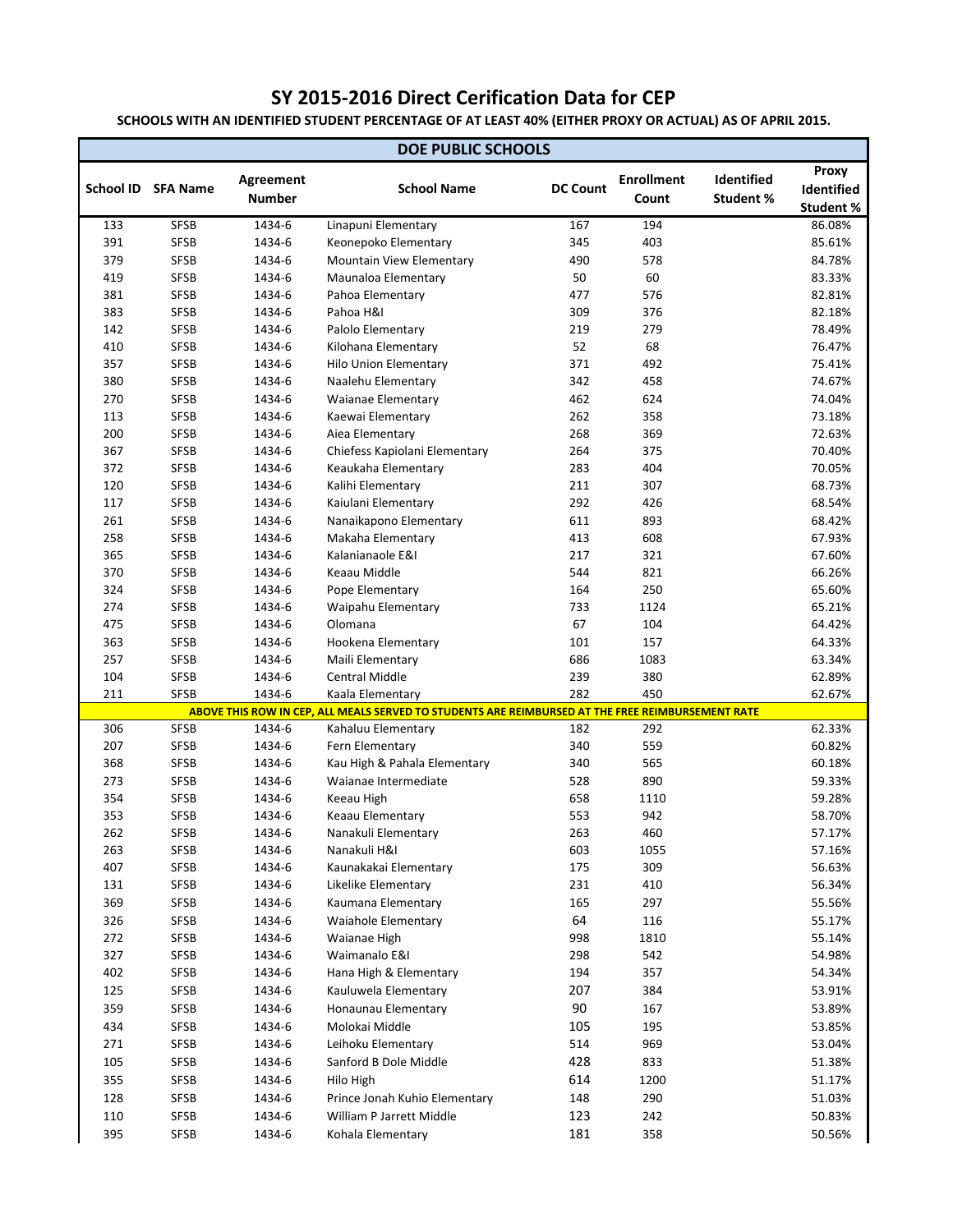|                  |             |        | These highlighted schools are currently participating in CEP                                      |                 |                            |                                       |                                                |
|------------------|-------------|--------|---------------------------------------------------------------------------------------------------|-----------------|----------------------------|---------------------------------------|------------------------------------------------|
| 566              |             | 2417-1 | Kona Pacific PCS                                                                                  | 77              | 189                        | 40.74%                                |                                                |
| 560              |             | 2409-1 | <b>Volcano School PCS</b>                                                                         | 73              | 167                        | 44.51%                                |                                                |
| 377              |             | 2418-0 | Laupahoehoe PCS                                                                                   | 128             | 243                        | 52.67%                                |                                                |
| 561              |             | 2413-9 | Hawaii Academy PCS                                                                                | 279             | 526                        | 53.04%                                |                                                |
| 563              |             | 2414-7 | Ke Kula o Nawahiokalaniopuu Iki PCS                                                               | 130             | 244                        | 53.28%                                |                                                |
| 411              |             | 3407-0 | <b>Kualapuu Elementary PCS</b>                                                                    | 195             | 322                        | 60.56%                                |                                                |
| 396              |             | 2406-6 | <b>Connections PCS</b>                                                                            | 208             | 341                        | 61.00%                                |                                                |
|                  |             |        | ABOVE THIS ROW IN CEP, ALL MEALS SERVED TO STUDENTS ARE REIMBURSED AT THE FREE REIMBURSEMENT RATE |                 |                            |                                       |                                                |
| 562              |             | 2410-4 | Ka Umeke Kaeo PCS                                                                                 | 156             | 244                        | 63.93%                                |                                                |
| 275              |             | 1440-1 | Kamaile Academy PCS                                                                               | 686             | 917                        | 74.81%                                |                                                |
| 549              |             | 2411-2 | Ke Ana Laahana PCS                                                                                | 32              | 37                         | 86.49%                                |                                                |
| <b>School ID</b> |             |        | <b>School Name</b>                                                                                | <b>DC Count</b> | <b>Enrollment</b><br>Count | <b>Identified</b><br><b>Student %</b> | <b>Proxy</b><br>Identified<br><b>Student %</b> |
|                  |             |        | <b>PUBLIC CHARTER SCHOOLS</b>                                                                     |                 |                            |                                       |                                                |
| 281              | <b>SFSB</b> | 1434-6 | Kaimiloa Elementary                                                                               | 275             | 686                        |                                       | 40.09%                                         |
| 121              | <b>SFSB</b> | 1434-6 | Kalihi-kai Elementary                                                                             | 254             | 630                        |                                       | 40.32%                                         |
| 424              | <b>SFSB</b> | 1434-6 | <b>Waihee Elementary</b>                                                                          | 313             | 775                        |                                       | 40.39%                                         |
| 416              | <b>SFSB</b> | 1434-6 | Lihikai Elementary                                                                                | 377             | 928                        |                                       | 40.63%                                         |
| 276              | <b>SFSB</b> | 1434-6 | Honowai Elementary                                                                                | 304             | 748                        |                                       | 40.64%                                         |
| 458              |             |        | Kekaha Elementary                                                                                 | 150             | 368                        |                                       | 40.76%                                         |
|                  | <b>SFSB</b> | 1434-6 |                                                                                                   |                 |                            |                                       |                                                |
| 129              | <b>SFSB</b> | 1434-6 | Lanakila Elementary                                                                               | 174             | 425                        |                                       | 40.94%                                         |
| 390              | <b>SFSB</b> | 1434-6 | Kealakehe Intermediate                                                                            | 304             | 742                        |                                       | 40.97%                                         |
| 314              | <b>SFSB</b> | 1434-6 | Puohala Elementary                                                                                | 115             | 280                        |                                       | 41.07%                                         |
| 134              | <b>SFSB</b> | 1434-6 | Lincoln Elementary                                                                                | 147             | 356                        |                                       | 41.29%                                         |
| 454              | <b>SFSB</b> | 1434-6 | Kapaa Elementary                                                                                  | 385             | 917                        |                                       | 41.98%                                         |
| 147              | <b>SFSB</b> | 1434-6 | Royal Elementary                                                                                  | 161             | 377                        |                                       | 42.71%                                         |
| 401              | <b>SFSB</b> | 1434-6 | Haiku Elementary                                                                                  | 217             | 505                        |                                       | 42.97%                                         |
| 417              | <b>SFSB</b> | 1434-6 | Makawao Elementary                                                                                | 243             | 565                        |                                       | 43.01%                                         |
| 111              | <b>SFSB</b> | 1434-6 | Thomas Jefferson Elementary                                                                       | 192             | 446                        |                                       | 43.05%                                         |
| 323              | <b>SFSB</b> | 1434-6 | Benjamin Parker Elementary                                                                        | 145             | 336                        |                                       | 43.15%                                         |
| 229              | <b>SFSB</b> | 1434-6 | Wahiawa Elementary                                                                                | 232             | 524                        |                                       | 44.27%                                         |
| 470              | <b>SFSB</b> | 1434-6 | <b>HSDB</b>                                                                                       | 24              | 54                         |                                       | 44.44%                                         |
| 352              | <b>SFSB</b> | 1434-6 | Haaheo Elementary                                                                                 | 89              | 199                        |                                       | 44.72%                                         |
| 371              | <b>SFSB</b> | 1434-6 | Kahakai Elementary                                                                                | 336             | 742                        |                                       | 45.28%                                         |
| 115              | <b>SFSB</b> | 1434-6 | Kaimuki High                                                                                      | 343             | 757                        |                                       | 45.31%                                         |
| 103              | <b>SFSB</b> | 1434-6 | Kula Kaiapuni O Anuenue                                                                           | 187             | 406                        |                                       | 46.06%                                         |
| 361              | <b>SFSB</b> | 1434-6 | Honokaa Elementary                                                                                | 184             | 398                        |                                       | 46.23%                                         |
| 378              | <b>SFSB</b> | 1434-6 | Ke Kula O Ehunuikaimalino                                                                         | 102             | 219                        |                                       | 46.58%                                         |
| 384              | <b>SFSB</b> | 1434-6 | Waiakea Elementary                                                                                | 388             | 822                        |                                       | 47.20%                                         |
| 422              | <b>SFSB</b> | 1434-6 | Paia Elementary                                                                                   | 162             | 342                        |                                       | 47.37%                                         |
| 386              | <b>SFSB</b> | 1434-6 | Waiakeawaena Elementary                                                                           | 339             | 704                        |                                       | 48.15%                                         |
| 421              | <b>SFSB</b> | 1434-6 | Molokai High                                                                                      | 171             | 355                        |                                       | 48.17%                                         |
| 123              | <b>SFSB</b> | 1434-6 | Kalihi-waena Elementary                                                                           | 264             | 548                        |                                       | 48.18%                                         |
| 388              | <b>SFSB</b> | 1434-6 | Kealakehe Elementary                                                                              | 518             | 1053                       |                                       | 49.19%                                         |
| 303              | <b>SFSB</b> | 1434-6 | Hauula Elementary                                                                                 | 170             | 343                        |                                       | 49.56%                                         |
| 356              | <b>SFSB</b> | 1434-6 | Hilo Intermediate                                                                                 | 245             | 492                        |                                       | 49.80%                                         |
| 145              | <b>SFSB</b> | 1434-6 | <b>Puuhale Elementary</b>                                                                         | 131             | 262                        |                                       | 50.00%                                         |
| 461              | <b>SFSB</b> | 1434-6 | Niihau                                                                                            | 4               | 8                          |                                       | 50.00%                                         |
| 425              | <b>SFSB</b> | 1434-6 | Wailuku Elementary                                                                                | 371             | 741                        |                                       | 50.07%                                         |
| 387              | <b>SFSB</b> | 1434-6 | Waimea Elementary                                                                                 | 282             | 562                        |                                       | 50.18%                                         |
|                  |             |        |                                                                                                   |                 |                            |                                       |                                                |

**LEA DISTRICT DATA**

The statewide LEA does not meet the ISP qualification as a district for CEP.